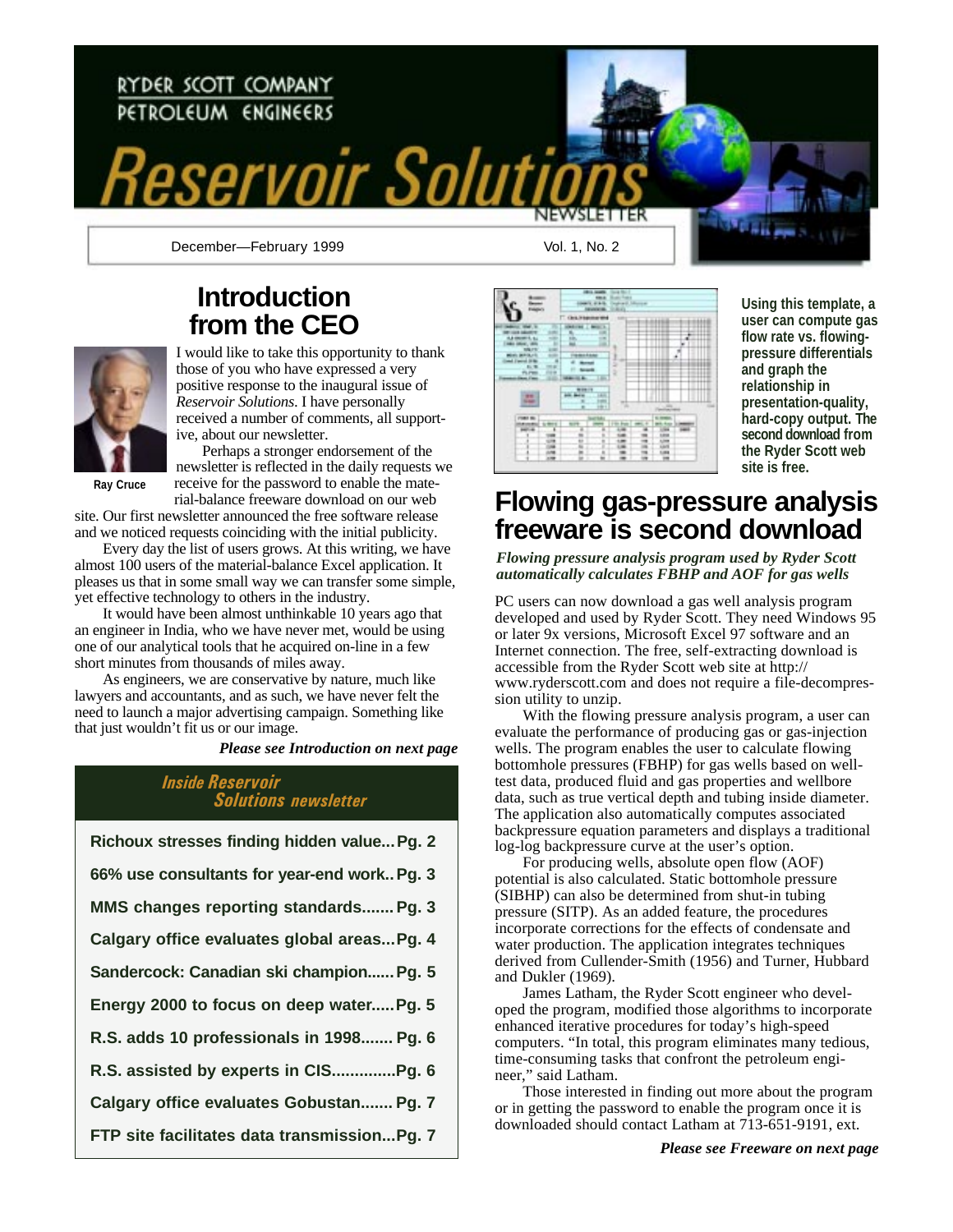#### *Introduction—Cont. from Page 1*

However, in the last few years, law and accounting firms and even engineering firms have begun marketing their services in understated, yet effective ways. In this vein, we have begun a marketing program with the development of communication tools, our newsletter and web site, that will carry our message to the petroleum industry.

And it is this message that is important. We would hope to impart useful information to you our reader. In this issue, we cite important changes from the MMS that will affect the reporting of production on federal leases.

We have also announced our new FTP site that facilitates data transfer both ways between the client and us. And, of course, we offer information on our newest website download. We hope to have other articles with information you can use in your day-to-day activities.

Please contact me directly if you have ideas as to how we can make this publication more useful to you. And once again, thank you for your kind comments about *Reservoir Solutions*.

#### **Publisher's Statement**

*Reservoir Solutions* newsletter is published quarterly by Ryder Scott Company Petroleum Engineers. Established in 1937, Ryder Scott is one of the largest, oldest and most respected reservoir-evaluation consulting firms in the petroleum industry. The firm performs more than 1,000 consulting studies a year. Ryder Scott has issued reports on more than 200,000 wells or producing entities in North America. The firm has also evaluated hundreds of international oil and gas properties involving thousands of wells. Ryder Scott multidisciplinary studies incorporate geophysics, petrophysics, geology, petroleum engineering, reservoir simulation and economics. With 110 employees and more than 60 engineers and geoscientists, Ryder Scott has the capability to complete the largest, most complex reservoirevaluation projects in a timely manner.

#### **Board of Directors**

Raymond V. Cruce Chairman and CEO Ronald Harrell President Don P. Roesle Exec. V. President Harry J. Gaston President Emeritus

Sr. Vice Presidents: Ralph H. Fellows Joe P. Allen John R. Warner John E. Hodgin Kent A. Williamson

#### Reservoir Solutions

Editor: Mike Wysatta Business Development Manager

Ryder Scott Co. 1100 Louisiana, Suite 3800 Houston, Texas 77002-5218 Phone: 713-651-9191; Fax: 713-651-0849 Denver, Colorado; Phone: 303-623-9147 Calgary, AB, Canada; Phone: 403-262-2799 E-mail: info@RyderScott.com Web site: www.ryderscott.com

### **Richoux stresses finding hidden value**



Fred Richoux, manager of the Ryder Scott Calgary office, told attendees of an Oct. 20 Canadian Deal-Makers panel discussion that a second opinion improves the

**Fred Richoux**

chances of uncovering the hidden upside in sales packages, especially in noncore properties. Richoux made his remarks at the 1998 Canadian Deal-Makers Property & Prospect Exposition at the Calgary Convention Center, an annual event for sourcing potential acquisitions, divestitures and capital in the Canadian oil and gas industry. He was one of four members on the Third Party Engineering panel that commented on evaluation engineering and property trades.

Richoux said that a Ryder Scott team had recently found behind-pipe zones and proved undeveloped reserves that added several million dollars to a sales package evaluated by the Calgary office. "This made for a great rate of return on the cost of the study," he said.

Richoux cautioned, however, that sellers should not expect consultants to find hidden value every time. From the acquisition side, buyers often find it in

#### *Freeware—Cont. from Page 1*

212 or at his e-mail address, james\_latham@ryderscott.com. The web site also has a posted form to fill out and submit for the password.

Latham or his designee will promptly e-mail back the password after receiving the form. Also, if a user has a non-English-language version of Excel 97, the specific language can be entered on the form and a Ryder Scott engineer will e-mail back compatible program files. Ryder Scott is collecting submitted e-mail addresses in a separate directory and will periodically send upgrades, enhancements and new program announcements to users.

Ryder Scott offered its first utility-software program last September. That material-balance application, which is also currently posted on the site, automatically calculates original gas in place (OGIP) and estimated ultimate recovery (EUR). Both programs automatically load menus

their interest to discredit the engineering report in hopes of lowering the price.

"I had a client tell me once that he knew my estimate was too low because he paid more than that for the property," he said. "He should have hired us before he bought it."

Richoux added, "We have one answer for a given well or field regardless of the end use of the estimate and our fee is not contingent on the magnitude of the answer. We call it like we see it."

Using an independent engineer also assures that the reserves being purchased are bookable, he remarked, because engineering firms typically work within Policy 2–B (Canada) or U.S. Securities and Exchange Commission guidelines. That means that proved reserves in a sales package are also proved in a securities filing.

"This is very important for a publicly traded company that needs to show value on the books for money spent," said Richoux.

Other benefits to the seller mentioned by Richoux include the following:

Report is in a usable format.

Use of a consultant frees up staff to carry out core responsibilities.

Knowledgeable buyers and their financial backers trust a report from a recognized consultant.

#### *Please see Richoux on next page*

and macros for ease of use and feature override functions so certain calculated results can be changed manually. The applications also feature easy-to-use interfaces and print black-and-white or color, presentation-quality, hard-copy output.

During the initial downloading, installation instructions are received in a separate Excel or Word 97 file that can be opened and printed. Installation is simple and involves loading files in the Excel start directory.

Also, the user will be able to print and read a downloaded document that serves as the user manual. Ryder Scott plans to continue offering freeware on a quarterly basis that can be downloaded from the web site at no cost. The March 1999 *Reservoir Solutions* will announce the third download. *Editor's Note: Ryder Scott does not guarantee or warrant the accuracy or reliability of this software.*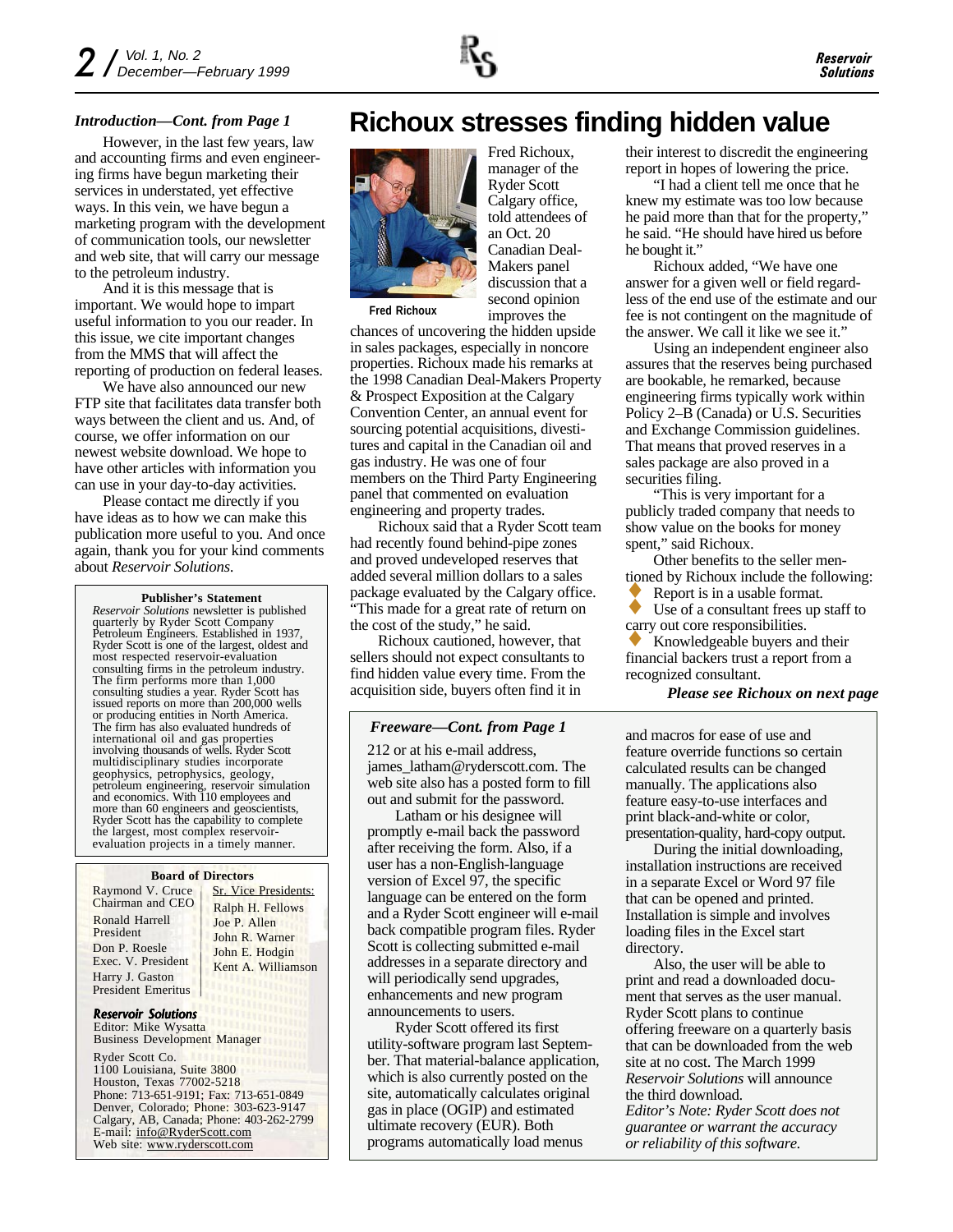## **Study: 2 out of 3 producers use consultants for year-end work**

#### *Ryder Scott again most listed engineering consultant in the Arthur Andersen survey of latest corporate annual reports*

In the recently published Arthur Andersen survey of 1997 annual reports, two out of every three producers used independent engineering consultants to prepare their yearend petroleum-reserves reports. This year, the annual survey compiled information from 213 publicly owned oil and gas companies listed on U.S. stock exchanges. The companies from the United States and various other countries reported their reserves in accordance with U.S. Securities and Exchange Commission guidelines.

Once again this year, Ryder Scott retained its top position as the most listed independent engineer of record for preparing year-end reports. In the Reserve Engineer section of the independent survey, Ryder Scott was listed in 34 annual reports, followed by 21 listings for the No. 2 consultant and 10 listings each for the Nos. 3, 4 and 5 firms.

This year, 209 of the 213 producers indicated they used either independent or internal engineers while four did not disclose that information. Of those 209 companies, 140 used engineering firms (67 percent). Last year, 136 of 186 companies used independent engineers (73 percent).



**In the latest Arthur Andersen survey, independent engineers were listed in 66 percent of the annual reports vs. 60 percent in the prior year's study. However, the difference is statistically insignificant because of the large "not disclosed" category in 1996 annual reports.**

### **U.S. MMS changes reporting standards**

The U.S. Dept. of the Interior Minerals Management Service has revised the standards for reporting gas production volumes from leases on federal and Indian properties. The agency has changed the standard pressure base from 15.025 psia to 14.73 psia for reporting gas production volumes and Btu heating values in the Gulf of Mexico while keeping the standard temperature base of 60° F the same. This reporting standard applies to production on federal leases, on- and offshore, beginning with the sales/production month of September 1998.

"Reporting under this revised standard should not affect the total royalty due," said Vernon B. Ingraham, chief of accounting and reports division of the MMS. If you have questions, call Lawrence Barker at the MMS Production Accountability Branch at 1-800-634-6423, ext. 3157.



The 6 percent drop in the use of engineering firms is not statistically significant because of the large "unknown" factor for last year's survey when 42 companies or 18 percent did not disclose that information. In comparison, this year's results may be more accurate because a much smaller number of producers, less than 2 percent, failed to publish reserve-engineer information.

Generally, the largest companies in terms of total assets, such as Exxon, Mobil and Chevron, used internal engineering staffs for annual reporting. However, Ryder Scott did year-end work for three of the largest 25 companies as ranked by total assets in the latest "OGJ200," an *Oil & Gas Journal* list of the largest 200 publicly traded U.S. oil and gas producers.

Those Ryder Scott clients are Union Pacific Resources Group Inc. (No. 20), Pennzoil Co. (No. 22) and Apache Corp. (No. 23). Ryder Scott's number of listings held level from the prior year when it was also listed in 34 annual reports. In year-end 1995 and 1994, the firm was listed 29 times and 27 times, respectively.

Each of those years, Ryder Scott led the rest of the field as measured by the number of public companies that published reserves estimates attributed to independent evaluations. In summary, as the best available marketplace barometer, the Arthur Andersen survey indicates that Ryder Scott is used more often than any other consulting firm in the world for preparing year-end reserve estimates in accordance with U.S. SEC guidelines.

#### *Richoux—Cont. from Page 2*

A consultant may have prior knowledge of the same or analogous properties. Sharing that insight benefits a minor interest holder.

Using a consultant keeps a proposed divestiture confidential from seller's staff.

Other benefits to the buyer include the following:

A third-party report helps alleviate buyers' fears that marketed reserves are inflated.

An in-place, current report enables a buyer to move faster to meet lending requirements. Deals are often killed during the time it takes to scramble to get a report in a very short time.

Richoux discussed other benefits to both buyers and sellers and provided tips on how to work with a consulting firm. For a copy of Richoux's presentation, contact him at 403- 262-2799 or at his e-mail address, fpr@ryders-calgary.com.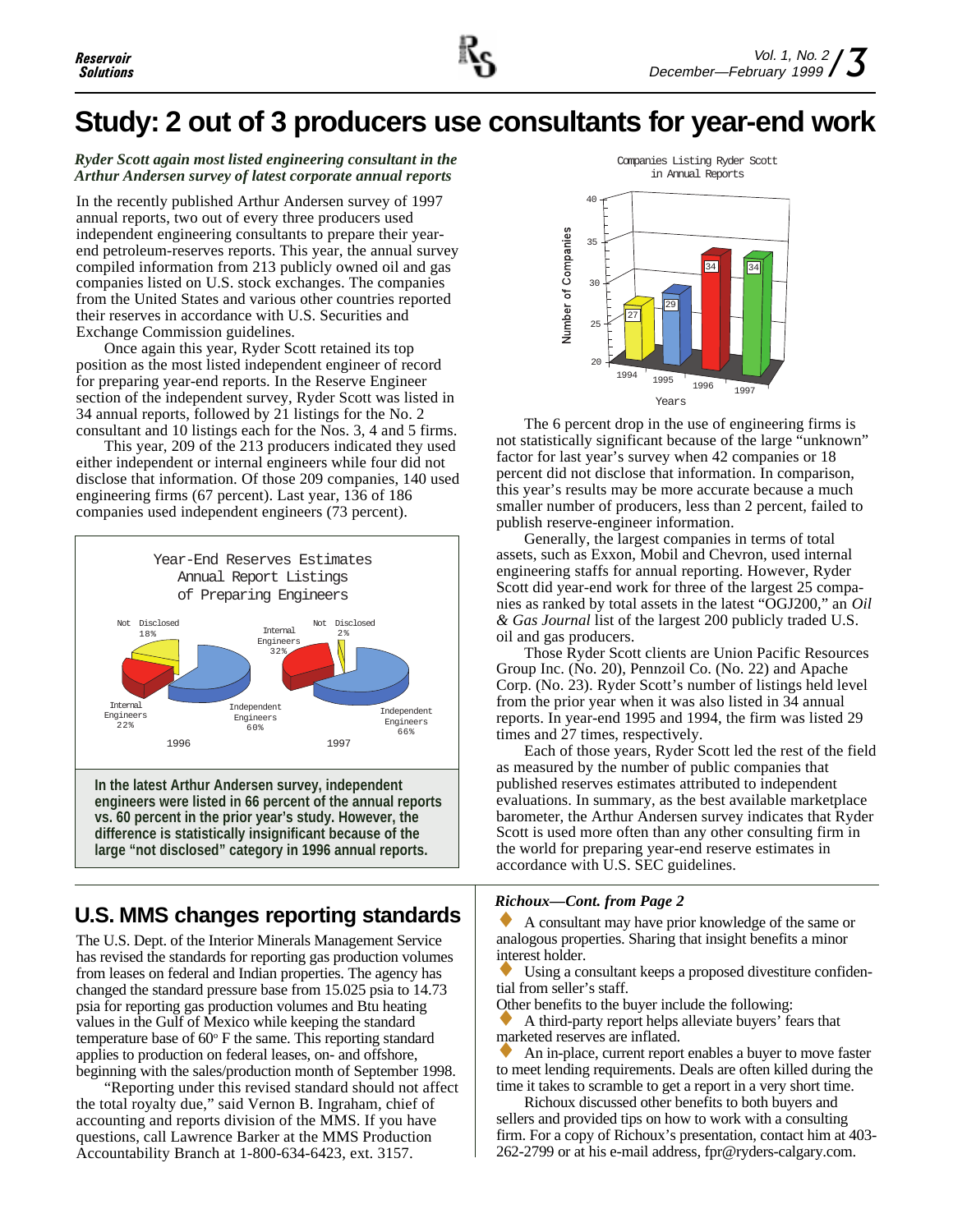## **Ryder Scott Canadian office is based in Calgary, but evaluates properties locally and around the world**

opened an office in

evaluated Canadian

But the branch opening was dictated by the logistical advantages of being better able to meet client needs in a timely manner and being close to the 800 oil and

Denver offices.



**Ryder Scott signed a five-year** lease for offices on the 37<sup>th</sup> floor **of the Scotia Center last year.**

gas companies in Calgary. Ryder Scott also realized that Calgary was home to a talented group of Canadian engineers and geologists who were highly experienced in the area. So the company transferred one officer to open the branch and he began a recruitment program.

Initially, he hired a small staff of experienced engineers and geoscientists. By the end of 1996, the office had grown to a dozen staff members who were involved in yearend evaluations, acquisitions and divestitures.

The Calgary branch now has 24 staff

members with wide-ranging backgrounds in the petroleum sciences. The office has been very active not only in the western basin but throughout Canada from offshore east coast to British Columbia.

"Several substantial acquisitions and divestments have been completed based on Ryder Scott reports," said Fred Richoux, manager. "In addition to the extensive reservoir evaluations in Canada and the United States prepared by our



**Since 1982, engineer Doug Meiklejohn has evaluated areas in the Western Canadian Sedimentary Basin, Williston Basin and offshore East Coast. He joined the Calgary office in 1997 and is one of 13 Canadian engineers and geoscientists on staff.**

In 1995, Ryder Scott Calgary to better serve an expanding Canadian clientele and to position the company to be more active in the dynamic oil and gas province. Before that, Ryder Scott had reservoirs for many years from the Houston and **Larry Connor (right), assistant manager of the Calgary office, and John Hanko, geology team leader, consult reference materials at the office.**



office, we have been very active outside of North America."

Canadian oil companies are increasingly looking outside the country for E&P opportunities. Because the Calgary office personnel are familiar with properties in most major petroleum basins worldwide, several of Canada's international producers have commissioned the office to conduct appraisals of overseas interests.

This year alone, the Calgary staff has evaluated reservoirs in Azerbaijan, Ecuador, Egypt, Poland, Russia and the Ukraine. Canadian companies with global interests are also turning to simulation experts to model reservoirs to more accurately predict production streams.



**The lobby of the Calgary office.**

This is especially vital in analyzing how projects pay out under various production-sharing, concession and service agreements. On projects requiring modeling work, the Canadian branch works closely with the Ryder Scott simulation group in Houston as well as with local simulation contractors.

"Because of the broad base of experience that our Calgary office offers, we have been requested to help our clients in many unconventional ways," said Richoux.

For instance, the office is currently working with a client to set up an asset evaluation team and establish procedures to maintain a working reserves data base. That arrangement frees up the client's engineers to pursue other profit-making opportunities.

"In other cases, we have worked with our clients to supplement their staff with manpower and a fresh viewpoint," said Richoux.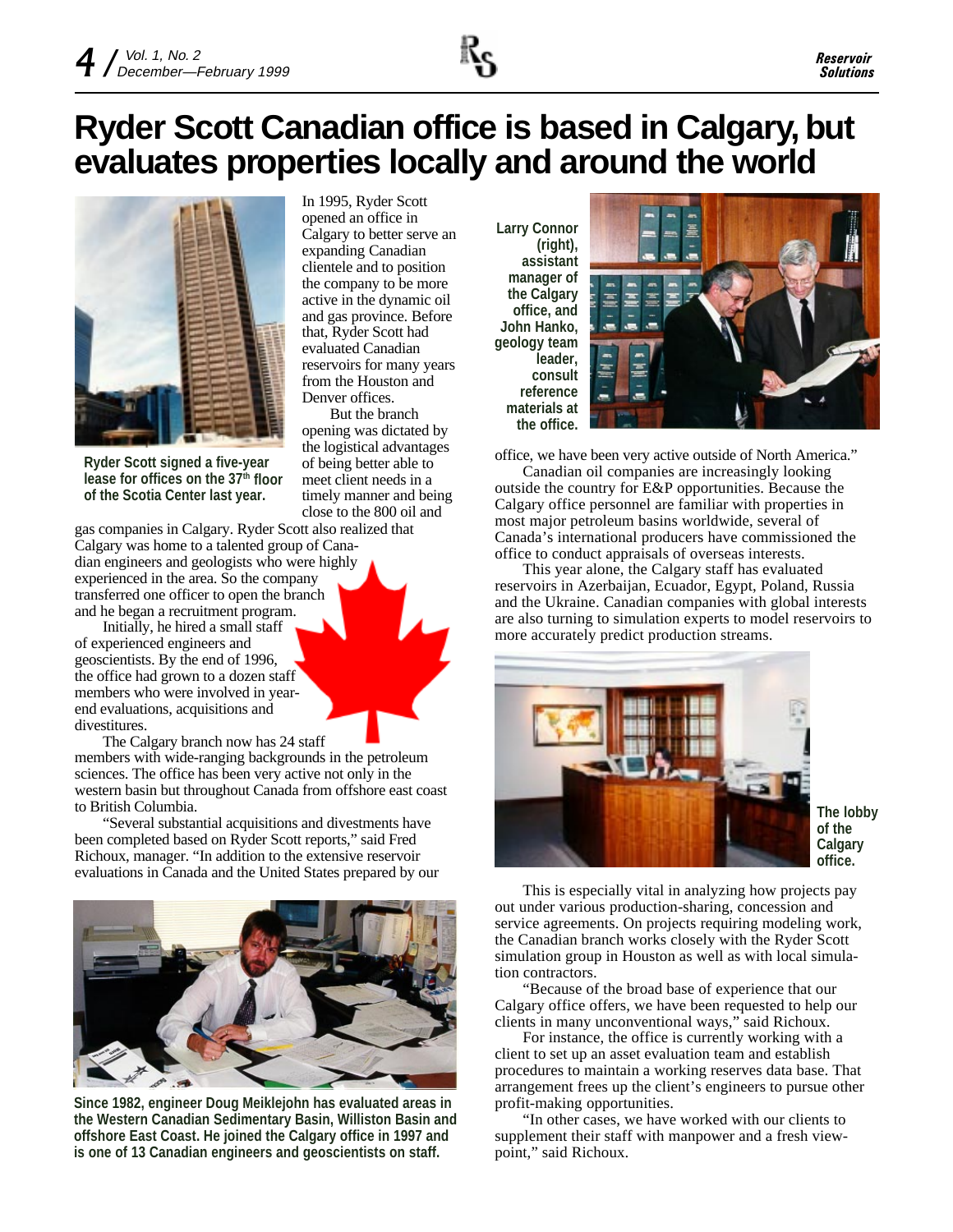

## **Sandercock: world champ Canadian skier**

Ryder Scott petroleum engineer Cheryl Sandercock is not your typical whitecollar professional. For most of us, fighting traffic is about as close to living dangerously as it gets. However, for Sandercock, skiing down a radically contoured, ice-covered mountain slope at more than 100 miles per hour is what gets her adrenaline pumping.

She's so good at it that Sandercock was the 1995-97 World Champion in speed skiing. The pursuit of peak terminal velocity (in speed skiing) is the most intense and thrilling of all skiing disciplines, writes Charles Plueddeman in *Popular Mechanics* magazine.

"The wind tears at your body and the skis flop wildly as you fight to maintain a tuck position on the radically contoured mountain. You feel a strong surge of acceleration as you hurtle down the steepest portion of the course. Passing through the timing lights, your body punches a hole in the atmosphere that rips the air with a jet-engine roar. … Any faster and you'd need a parachute," he wrote.

Sandercock's top speed is 113 miles per hour (182 km/hr). To put that 166 feet-per-second velocity into perspective, Sandercock could ski the length of a football field in well under two seconds. The sport is obviously not for those who enjoy leisurely strolls through the park.

As a member of the Canadian team,

Sandercock could ski the length of a football field in well under two seconds."



**Sandercock hoists World Cup trophy with coach Jim Fong.**

she won a World Championship race in Ylläs, Finland, almost four years ago with a 104-mile-per-hour (168 km/hr) pace through the speed trap. At that speed, as she skimmed over the tiny moguls, Sandercock's legs bounced and stuttered like shock absorbers over Bajarough terrain. Bent at the knees in an aerodynamic crouch, "the bumps are magnified when you're going that fast," she said.

It all takes place in a blur of color, faster than the eye can see up close, with ultimate speed attained in a mere 10 to 15 seconds and about 400 meters from the

start line—proof that natural inertia is quicker than a fuel-injected Ford Mustang, but much less noisy.

Following her first win, during that same week, Sandercock put together back-to-back World Cup victories at Hundfjallet, Sweden, where she skied down the 606-meter groomed course at 175 km/hr. Although she was world ranked at the time, no one expected her to dominate the women's circuit so thoroughly. "In my wildest dreams, I never would have thought this was possible," Sandercock told a reporter from the *Calgary Sun* newspaper.

The Calgarian's improbable weeklong blitz through northern Europe was even more astounding considering that leading up to the tour, she worked full time as an engineer and could only devote about two hours a day to training.

Sandercock's practice was also limited because she said it was hard to get ski time at the speed-ski track. Add to this the difficulty of obtaining sponsorships to fund the athletes, especially women, for this nontraditional sport and the obstacles to success seem formidable.

Sandercock credits her success to the right mental preparation, equipment selection, skiing techniques and coaching. Before the races, she would use visualization as a "mental training" technique. Sandercock also anticipated race-time conditions and selected, fine-tuned and waxed her skis.

To gain an advantage, she even borrowed some skis from a "mentor" before winning the World Championship. "His skis were faster than mine," Sandercock said.

*Please see Sandercock on Page 8*

### **Energy 2000 seminar to focus on deepwater technology in February**

The next topic for the Energy 2000 presentation in February will be deepwater technology. A speaker, exact topic and time were yet to be announced by program sponsors at press time.

Energy 2000 is a quarterly breakfast seminar series where CEOs, CFOs, general counsel and other key management personnel are introduced to emerging, fundamental financial and technical issues vital to the petroleum and petroleum-services industries. Since 1995, the forum has been underwritten by sponsors Ryder Scott, Deloitte & Touche LLP financial



services, Porter & Hedges LLP attorneys at law and Stephens Inc. investment bankers.

The free breakfast sessions typically are held at the Four Seasons Hotel, 1300 Lamar St. in downtown Houston from 7 a.m. to 9 a.m. Recent presentation topics include "Oil and Gas Financing in Today's Environment," "The Productivity Race: Integrating People, Processes and Technology" and "Current Opportunities in the Canadian E&P Industry."

Presenters are typically top managers and recognized experts within their fields. Robert Rose, CEO of Diamond Offshore Drilling Inc., Robert Peebler, CEO of Landmark Graphics Corp. and J.P. Bryan, then CEO of Gulf Canada Resources Ltd., are past presenters.

Attendees have a chance to ask questions after the presentations. Attendance is by invitation only. For more information, contact Mike Wysatta, business development manager, at Ryder Scott at 713-751-5557; e-mail: mike\_wysatta@ryderscott.com.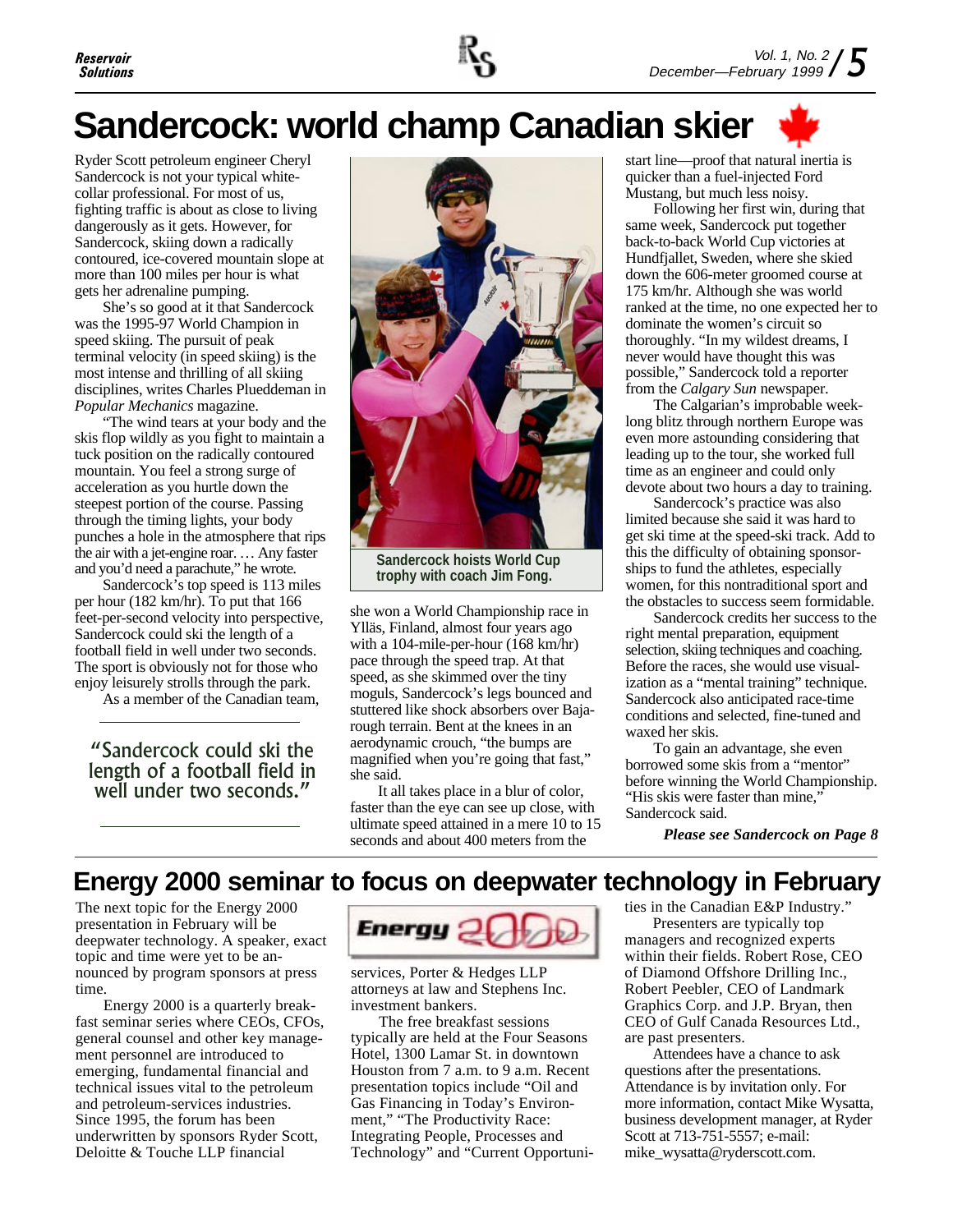

## **Ryder Scott grows, adds 10 professionals in '98**



**Bausch Basanko**





To meet the demands of its growing business, Ryder Scott hired the following 10 engineers and geoscientists in 1998.

**J. Stephen Bausch** joined the Ryder Scott Denver office as a petroleum engineer. Previously, he was manager of acquisitions for the Rim Cos. Before that, he held various reservoir engineering positions with TCPL Resources, AA Production Inc., Hallwood Energy Cos. and Consolidated Oil & Gas Inc.







**Palke Phillips Vance Wilson Williams**

**Olga Basanko** was hired as a petroleum engineer. Previously, she was a reservoir engineer in the production department at Exxon Co. U.S.A. for two years. A native of the Ukraine, Basanko is fluent in Russian.

**Stephen M. Golas** joined as a geophysicist. Previously, he worked at Foster & Assocs. in geological and geophysical interpretation for four years. Golas began his career in 1980 at

### **Ryder Scott assisted by experts in CIS**

Since 1992, Ryder Scott has relied upon a Moscow-based company to assist in reservoir evaluations of fields in the Commonwealth of Independent States.

Russian Petroleum Consultants Corp./RPC Overseas Inc**. (**RPC),

under the direction of Ryder Scott, assists in gathering data and performing geological and reservoirengineering evaluations. RPC has 10 engi-



neers and geoscientists with either PhD or masters degrees from Russian universities and their region-specific experience ranges from 10 to 35 years.

"They have quite an understanding of the geology and performance issues in wide-ranging areas of the CIS," said Douglas McBride, a Ryder Scott vice president and engineer who specializes in evaluating CIS reservoirs. The CIS spans

Asia across 11 time zones with a multitude of different geological basins and reservoir types with which RPC is familiar.

"This is where RPC's expertise is so valuable," said McBride. "They perform a top-rate professional service priced somewhat below what a Western firm would charge. That translates into a savings that we pass on to our clients."

Working with a local firm has significantly reduced data-gathering costs in the CIS by eliminating the high costs of travel and other expenses typically billed to clients. Ryder Scott and RPC have worked together on almost 50 engineering projects in the CIS during more than six years, completing projects for Yukos Oil Co., Sidanco, Nobel Oil, European Bank for Reconstruction, EximBank, Hungarian Finance and Trade and other E&P companies and financial institutions.

*Please see RPC on Page 8*

Schlumberger Well Service before joining Pend Oreille Oil & Gas Co. in 1981 where he worked eight years. He was also a consultant at Nicor from 1989 to 1993.

**Derry G. MacFarlane** joined the Ryder Scott Calgary office as a certified geological technician. Previously, he worked at Sproule & Assocs. Ltd. for 18 years.

**Samantha (Sam) Meador** was hired as a petroleum engineer. Previously, she worked at Domain Energy for three years as a petroleum engineer. Meador also worked as a contractor during 1993-1994 at Ryder Scott before joining The Offshore Group as a reservoir and production engineer. She began her career at Atlantic Richfield Co. in 1991 as an operations and analytical engineer for two years.

**Miles R. Palke** joined as a petroleum reservoir engineer specializing in simulation, characterization and well-test and material-balance analyses. Previously, he worked at Arco Exploration & Production Technology in the reservoir studies group.

**Stephen Phillips** was hired as an exploration and development geologist/ geophysicist. Previously, he was a geologist/geophysicist and geochemical consultant at Chevron Corp. for 17 years. Phillips applies workstation technology to integrated regional and field studies.

**George F. Vance Jr**. joined as a geologist. He provides geological and geophysical analysis of domestic and international properties. Previously, he was a contractor and before that a consultant at Petrolog Ltd. for two years. Vance was the general manager of exploration and development at Ultramar Oil & Gas Ltd. from 1985 to 1993. He also was a vice president at Enstar Petroleum Co. from 1986 to 1992. Vance worked as a senior development geologist from 1975 to 1985 at Phillips Petroleum Co.

**Jeffrey D. Wilson** was hired as a petroleum reservoir engineer specializing in complex computer and database applications. Previously, he worked at Exxon Co. U.S.A. as a reservoir and project engineer for seven years.

**John Williams** joined as a petroleum engineer. Previously, he was a petroleum engineer at Ken E. Andrews & Co. for two years where he performed economic evaluations and reserves determinations.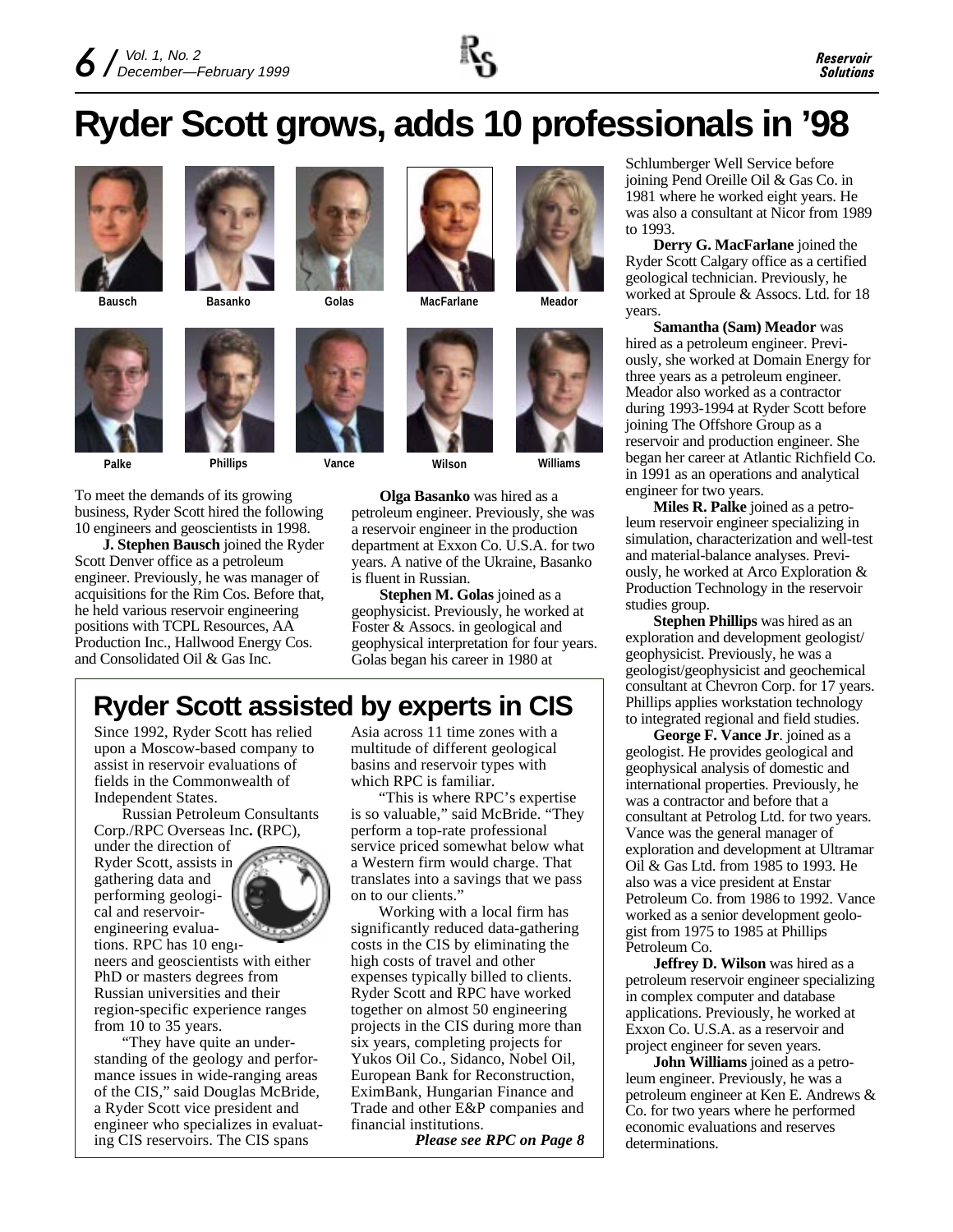

## **First onshore contract area for Westerners in Azerbaijan evaluated by Ryder Scott Calgary team**

The Ryder Scott Calgary office recently assisted in estimating the resource base for the Southwest Gobustan region, which is the first onshore oil and gas contract area for Western companies in Azerbaijan. "The Ryder



**Gobustan**

Scott study was done to satisfy the company's internal needs and the needs of shareholders," said Desmond Smith, COO of Commonwealth Oil & Gas Co. Ltd.

His Anguilla, British West Indies-based company expects that the Azerbaijan Republic parliament will soon ratify the production-sharing agreement for Southwest Gobustan project. Changes in tax law have required the Azerbaijan parliament to approve the signed agreement, which was awarded June 2.

Commonwealth, a subsidiary of A&B Geoscience Corp., has a 40-percent interest and is responsible for the geology, geophysics and well-data activity. Operator Union Texas Petroleum Holdings, a subsidiary of Atlantic Richfield Co., also owns 40 percent and the State Oil Co. of the Azerbaijan Republic (SOCAR) has a 20-percent interest. Signing of the PSA was the culmination of 3-1/2 years work between SOCAR and Commonwealth to identify, study and delineate an onshore concession suitable for development under an offshore-modeled PSA.

The parties plan to produce approximately 40,000 barrels of oil and 100 million cubic feet of gas per day within five years by reworking existing wells and drilling development wells beginning in 1999. Smith said that under the agreement, the joint venture is obligated to shoot 150 km of 2D seismic, recomplete seven wells and drill seven wells within a three-year period in Southwest Gobustan.

"The process of evaluating the economics of this project was different than in the West, because documentation of Russian data is problematic," said Smith. "Under the centralized Soviet government, costs were not tracked, so no economic parameters exist to use in a project assessment. Because of that, Ryder Scott worked with us in developing an approach to evaluating the resource potential within a range of recoveries."

To work within these constraints, Ryder Scott estimated the in-place hydrocarbon volumes through volumetric and decline-curve analysis and then conducted sensitivity studies using a range of possible recovery efficiencies,

*Please see Commonwealth on next page*

## **FTP site facilitates data transmission for clients**

The new Ryder Scott FTP (File Transfer Protocol) site is now available to clients to speed up the transmission (upload) and receipt (download) of reservoir and economic data over the Internet. The address is ftp.RyderScott.com.

To request a log-on identification and password, so you can access the FTP server, call computer-group representatives Bob Ambrocik at 713-651-9191, ext. 251 or Jim Brown at ext. 235. They can also be reached at their respec-



Bob\_Ambrocik@RyderScott.com or

Jim\_Brown@RyderScott.com. Also, the engineer in charge of your project can place the request for you.

The password protection is part of the permissions system on the file server that restricts access to confidential directories and files as well as the ability to read, delete or alter files. Typically, clients transfer seismic data, log data (such as a LAS file), production data in Excel, economic data in Aries or a variety of other data in analog and digital file formats.

Those same types of data can be posted by Ryder Scott to a password-protected archive on the FTP server for

### **What is FTP?**

An FTP (File Transfer Protocol) is a network program that allows users to send (upload) or receive (download) large files quickly between two client computers over the Internet. The FTP site is a server or "host" computer that responds to client requests. The server has an address on the Internet and is set up to store files, so users can transfer files to and from the site. FTP is a basic service on the Internet that is not new. In fact, until 1995, FTP transmissions accounted for more traffic on the Internet than any other service, says America Online. Users can access FTP servers with a Web browser or FTP client program.

access by the client. Typically the data files are compressed. A user opens the files by unzipping with a decompression program such as Winzip.

Internet network providers discourage transferring 2 megabyte or larger e-mail attachments over a client-server environment because it slows down user traffic and connectivity. Also, many companies have internal policies regarding the maximum file sizes that they can handle for e-mail exchanges.

Use of the FTP site can eliminate bottlenecks associated with e-mail data transfers over the Internet. The T-1 connection at Ryder Scott also maximizes the data-transmission speed that is so critical in transferring large electronic files between two client computers linked by the host server.